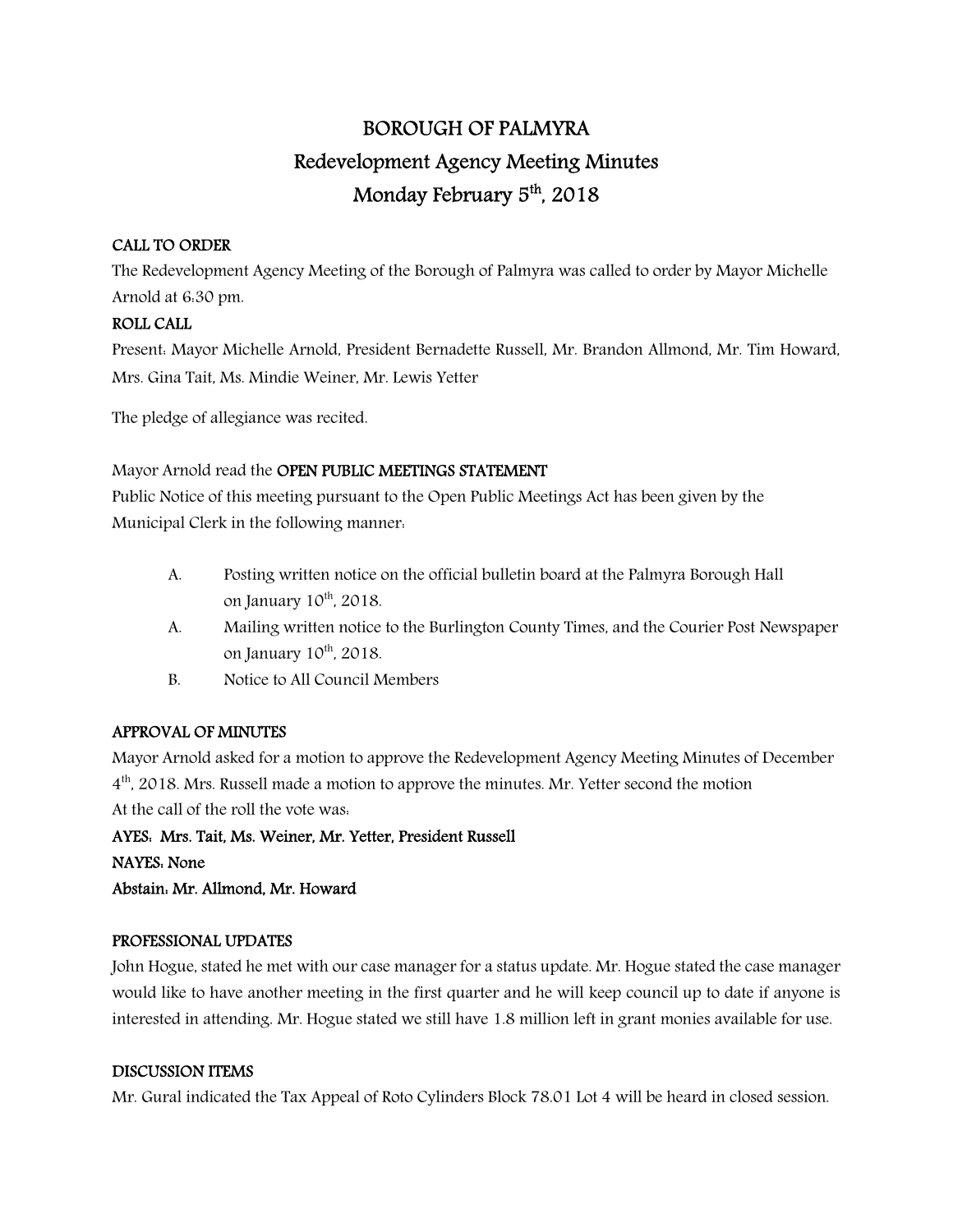Mr. Gural stated he was contacted by CRG who is a national developer, who builds amazon warehouses across the county; they had been contact by the broker of record; Wakefield & Cushman who represents National Amusements and was interviewed by National Amusement in regards to their submitted bid for the property. Bill Anderson of CRG indicated they had been short listed by NAI and were told to fine tune their bid. However later CRG was told they were not a finalist and NAI would be selling the property to someone else. Mr. Gural stated he inquired who the other parties were, however was told they did not know but felt it would become public knowledge in a month or so. Mr. Gural stated sale of the NAI property is eminent. Mayor Arnold indicated we have no idea of who the other interested parties are. Mayor Arnold asked Mr. Hogue about the Fillit property and his opinion regarding purchasing it.

Mr. Hogue stated if council wished to purchase the property we would have to look at and determine a price. Mr. Howard asked why we would want to acquire it. President Russell indicated in the Mayor's state of the Borough she indicated we wished to acquire it however council has made no such decision. There was much discussion regarding where or not we would have some liability in cleaning up the Fillit property. Mrs. Tait stated the property was cleaned up and then contaminated again. Mr. Gural indicated it was never cleaned up, the level of contamination was identified however then New Jersey Recycling went in and put more contamination on top of what was there. Mr. Gural indicated on the Fillit property there is a 60 acre landfill which has to be capped and the cost to cap those 60 acres would be six to ten million dollars. Additional discussion was had regarding whose responsibility it would be to cap the property if we purchased it. Mr. Gural stated there is no need to cap the property unless redevelopment was going to happen. Mr. Hogue stated the Borough currently is not a responsible party for contributing to the contamination of the property and they do not retain liability for the environmental conditions of the property. Mr. Hogue stated if the Borough acquired it or not we would never be required to remediate the property. Additional discussion was had regarding the purchase or not of the Fillit property. Mr. Rosenberg indicated we should not inquire of Mr. Hogue about our liability regarding the property those questions should be directed to our redevelopment council who would be in a better position to answer those inquires. Mr. Hogue and his company were hired to examine the environmental aspects of the property. Ms. Weiner asked if we acquired the property and no redevelopment was going on would we still have to cap it. Mr. Hogue indicated to approve any types of permits the DEP would want to see the remediation effort was complete. Mr. Gural stated if it were purchased by us or anyone else they would be doing something with it. Mr. Rosenberg stated if we acquired the property for a redeveloper who was interested in redeveloping the area we would not take ownership of the property and we would be buying or acquiring the property for the redeveloper and it could be done via eminent domain. Mayor Arnold stated to correct some incorrect statements regarding her state of the Borough address, Mayor Arnold indicated she did not say the purchase was already done, it was a projection as far as advancing the redevelopment of the south side of Rt. 73. Conversation was had between Mayor Arnold and Council President Russell regarding comments made at the reorganization meeting, during the State of the Borough address.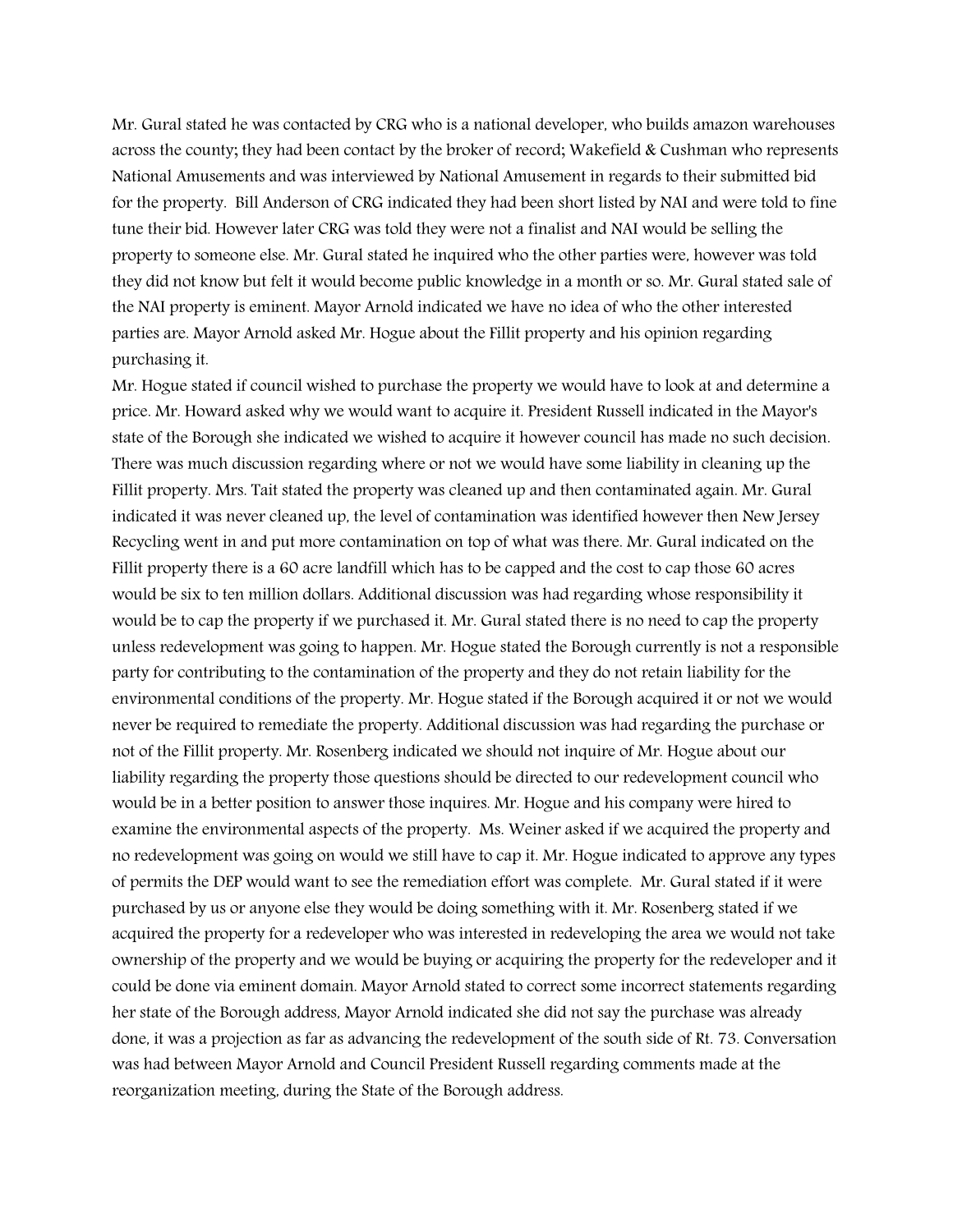Mr. Gural stated on the agenda for the upcoming regular meeting there is an item to address the old PNC Bank property and perhaps we should address it then when we can have a more detailed conversation.

Mr. Gural indicated as part of the tax appeal for Roto Cylinders we are re-inspecting the property tomorrow at 10:00 am. and Mr. Hogue will be accompanying the team to the site as our environmental consultant.

## PUBLIC COMMENT

President Russell made a motion to open the public portion. Mr. Howard second the motion.

#### All members present voted in favor of the motion

Mr. Rader of Harbour Drive, asked if the money was for clean up only or does the money belong to the Borough. Mr. Hogue indicated it can only be used for investigation. Mr. Gural stated that because of the unexploded ordinances/munitions those monies can also be used for remediation clean up. Mr. Hogue stated the State/DEP has control of the money not the Borough and the money is reimbursed to the Borough upon appropriate presentation of expenditures for those purposes. Mr. Rader questioned Council President Russell's ability to interpret what was said by another person on the dais and to indicate she was correct and the person who made the statement was wrong. President Russell replied she listened to the tape and wrote down exactly what words were said.

No one else from the public wishing to be heard, Mr. Yetter made a motion to close the public portion. President Russell second the motion.

All members present voted in favor of the motion.

## REDEVLOPMENT AGENCY COMMENTS

Mr. Yetter stated we should move slowly and carefully in regards to purchasing the Fillit property.

Mr. Allmond indicated no comments.

Ms. Weiner indicated no comments.

Mrs. Tait indicated no comments

President Russell stated again that the exact words spoken by the Mayor Arnold at the reorganization meeting were, "In doing this, that we have put the Borough in a position to purchase the property." President Russell stated Council has not made a decision on purchasing the property and this was the first time council heard about it.

Mr. Howard asked if all the information regarding negotiations could be forwarded to council. Mr. Howard and Mrs. Tait asked for any correspondence or information regarding anyone who was interested in these properties. Mr. Gural stated, last year Mr. Howard asked for correspondence